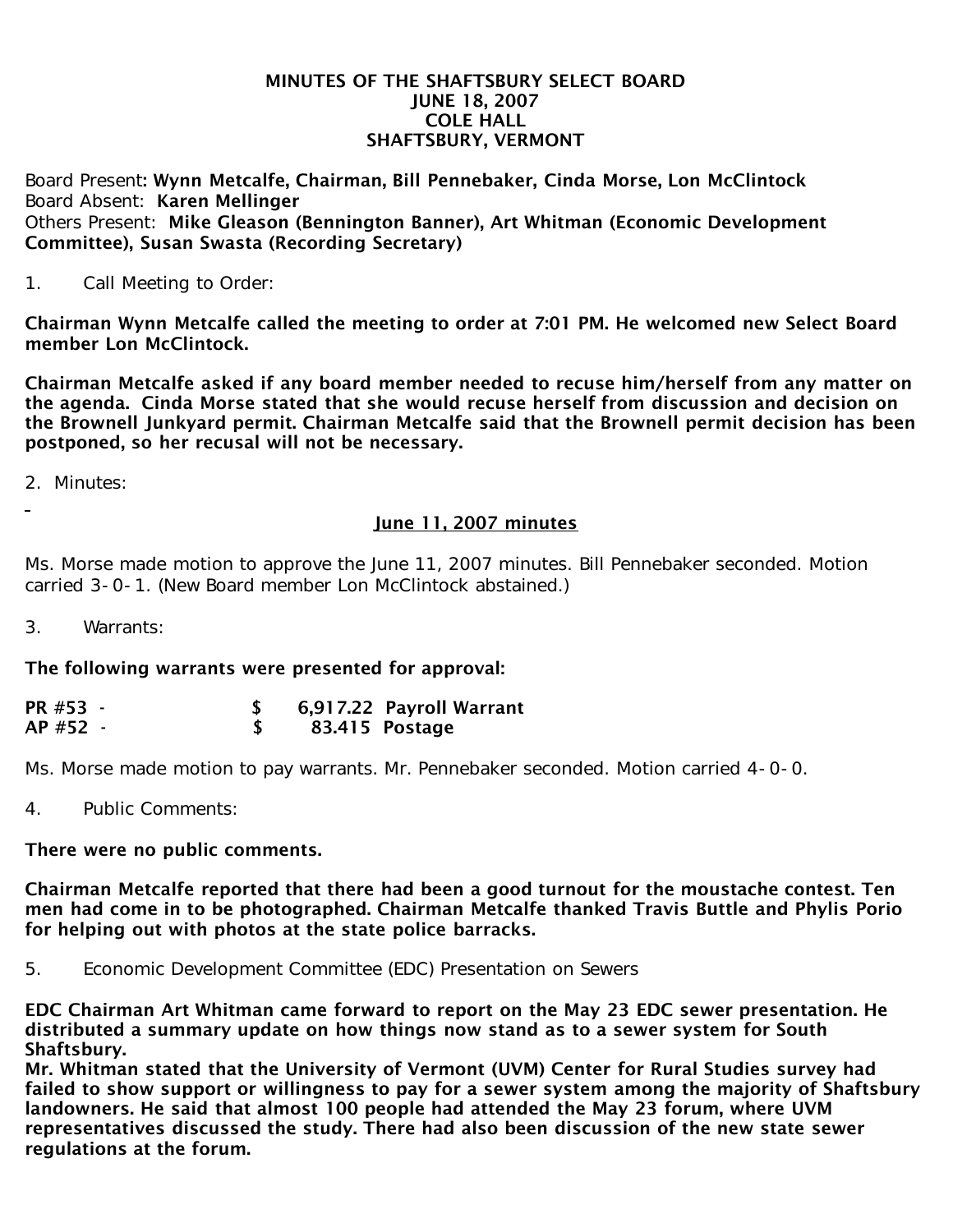Mr. Whitman noted that the UVM survey had had an excellent return rate and was considered to be 99% accurate. This survey had been done as a follow-up to the 2003 South Shaftsbury Economic Revitalization Plan and the 2005 sewer feasibility study.

The 2005 study, carried out by Stone Environmental and Phelps Engineering, had shown no environmental factors that would act as drivers for a sewer system. Mr. Whitman explained that because of the lack of environmental issues there would be little grant money available for a sewer system. The state is only concerned when sewage is entering the water system, which is not the case in Shaftsbury, as it was in Pownal.

The 2006/2007 UVM study showed that taxpayers would not support the costs of a sewer system. Neither impending changes in wastewater laws nor the potential for economic development were seen by taxpayers as sufficient drivers to pay for a system.

As a result of these conclusions, Mr. Whitman stated that the EDC recommends that the concept of a sewer system for Shaftsbury village be set aside at this time. The EDC still believes thats sewer system will be necessary for economic growth, as supported in the Town Plan and the 2003 survey, and urges the Select Board to be vigilant in monitoring economic drivers that would warrant a sewer system.

Mr. McClintock noted that if an economic opportunity requiring a sewer system came up, it would not be possible to act in time to take advantage of it. Mr. Whitman said that it is up to the Select Board, as "town fathers," to decide whether to let it lie or to push forward and continue to gather information.

Ms. Morse, who serves on both the Select Board and the EDC, said that they had hoped there would be an environmental issue that would bring grant money and move things forward. She noted that they now have a lot of the basic information and won't have to spend two or three years gathering it. Ms. Morse said that it's a responsibility for Board and EDC members to be on the lookout for factors that might start the process.

Chairman Metcalfe thanked the EDC for their "Herculean effort," especially in carrying on their work despite lack of a positive end result.

6. Brownell Junkyard Permit:

Chairman Metcalfe stated that the Board is still waiting for information concerning the Brownell permit, so this matter will be postponed.

7. Access Stickers:

Chairman Metcalfe stated that Aaron Chrostowsky needs to order stickers if the Town is going to continue to issue them yearly. Ms. Morse said that her recollection had been that they were going to look at the entire landfill issue, including stickers, and this should be part of the whole discussion.

Chairman Metcalfe said that the issue is whether to ask people to come in for another sticker when they already have one on their cars. He noted the costs involved in buying and distributing new stickers. Mr. Pennebaker said that he does not think the income from stickers offsets the costs, and recommended continuing with the present stickers for at least one more year.

Mr. Pennebaker made motion to continue with the present stickers for at least one more year. Ms. Morse seconded. Motion carried 4-0-0.